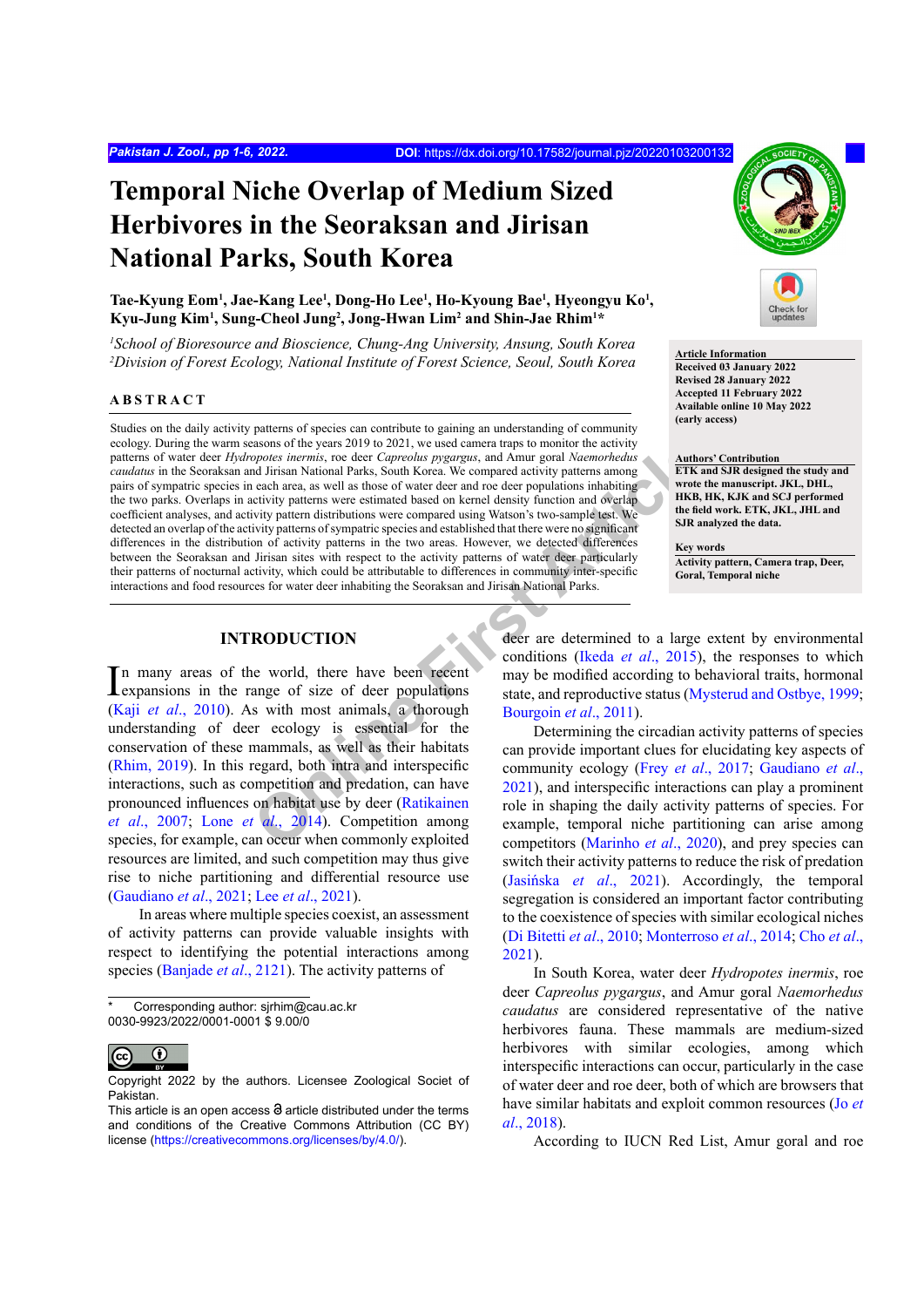deer are Vulnerable, whereas water deer is Least Concern. In addition, Amur goral is a designated endangered species that is currently the target of a restoration project by Korean government ([Korea National Park Service, 2005](#page-5-9)). However, although all three species are relatively well studied, there is currently limited information regarding their respective patterns of activity [\(Banjade](#page-4-1) *et al*., 2021).

In this study, with a view toward gaining an understanding of community ecology, we sought to determine the activity patterns of these three deer species, the study was conducted in two national parks located in South Korea, namely, the Seoraksan and Jirisan National Parks. The Seoraksan National Park was selected as being representative of areas inhibited by populations of Amur goral, in which interspecific competition among water deer, roe deer, and Amur goral is predicted to occur. The Jirisan National Park is the focus of restoration program for Asiatic black bear *Ursus thibetanus*, which was inaugurated 2001. This has included reintroducing bears to the parks, and currently their population is being sustainably maintained (Kim *et al*., 1999). We anticipate that these large predators would also influence the ecologies of water deer and roe deer in this park.

To clarify the overlaps in the temporal niches of the three focal deer species, we monitored animals. using camera traps and evaluated daily activity patterns in both protected areas. Our objectives were to gain an understanding of daily patterns and thereby obtain basic information for the conservation of medium-sized herbivores and their habitats.

# **MATERIALS AND METHODS**

As study area, we selected the Seoraksan (38°00′– 15′N, 128°15′–34′E) and Jirisan (35°17′–21′N, 127°35′– 41′E) National Parks, located in the northern and southern regions of South Korea, respectively. The Seoraksan National Park is located in the northern part of Gangwondo Province, covering an area of 398 km<sup>2</sup> at altitudes ranging from 200 to 1700 m above sea level. The annual mean temperature of the region is 13.5°C (range: -16.1°C to 36.1°C), and annual precipitation is 1743.1 mm ([Korea](#page-5-10) [Meteorological Administration, 2021](#page-5-10)). The park is home to three medium-sized herbivores, namely, water deer, roe deer, and Amur goral [\(National Institute of Forest Science,](#page-5-11) [2020](#page-5-11)), and their primary predator is yellow-throated marten *Martes flavigula*.

The 483 km2 Jirisan National Park is located in a region straddling the provinces of Jeollanam-do and Gyeongsangnam-do at altitudes ranging from 200 to 1900 m above sea level. The mean annual temperature of the region is 13.5°C (range: -19.7°C to 35.4°C) and the annual precipitation is 1682.3 mm ([Korea Meteorological](#page-5-10)

[Administration, 2021\)](#page-5-10). The park is populated by two medium-sized herbivores, the water deer and roe deer [\(National Institute of Forest Science, 2020\)](#page-5-11), with the yellow-throated marten and Asiatic black bear being considered their primary predators. A reintroduction program for Asiatic black bear has been ongoing at Jirisan since 2001, and the park currently supports more than 63 individuals (Kim *et al*., 1999).

For the purposes of this study, we monitored the activities of animals using camera traps incorporating heat and motion sensors (Trel 20J; GISupply, Inc.). Camera traps surveys were conducted in the warmer months (May–September) from 2019 to 2021, with four cameras installed at different sites in each of the two parks (8 camera sites in total). In both parks, the 4 camera sites were selected according to altitude with one, two, and on being installed at 400, 800, and 1200 m above sea level, respectively. The cameras were fixed at a height of 50 cm above ground level in the absence any baits or lures, and were set to record videos of 10-s duration.

cific competition among water deer,<br>
al is predicted to occur. The Jirisan<br>
sus of restoration program for Asiatic being installed at 400, 800, and<br>
summar, which was inaugurated 2001. respectively. The cameras were first We compared the activity patterns of pairs of sympatric species within each of the Seoraksan and Jirisan parks, and differences in the activities of the same species (water deer and roe deer) between the two parks. To estimate the overlap in activities between the two samples, we used the kernel density function. In this regard, [Ridout and Linkie \(2009\)](#page-5-12) have defined the overlap coefficient as the overlapping area under the curves of kernel density estimates from two samples, with coefficient values ranging from 0 (no overlapping area) to 1 (overlap of the total area). In the present study, we used the overlap coefficient Δ4 for comparison of the activity patterns of water deer pattern between Seoraksan and Jirisan, whereas other paired samples were assessed using overlap coefficient  $\Delta 1$  for small sample size (< 75 records). The 95% confidence interval and mean of the overlap coefficients were calculated based on 1000 bootstrap samples [\(Meredith and Ridout, 2021\)](#page-5-13). The degree of overlap can be classified as follows: low ( $\Delta \leq$ 0.5), moderately high ( $0.5 < \Delta \le 0.75$ ), and very high (0.75) < Δ) ([Monterroso](#page-5-7) *et al*., 2014). Furthermore, we assessed the significance of differences between the distributions of two samples using Watson's two-sample test. All statistical analyses were performed using the overlap package of R statistical software Ver. 0.3.4 [\(Meredith and Ridout, 2021](#page-5-13)).

#### **RESULTS**

In this study, with the exception prolonged observations of the same individuals, we used only independent records. In total, we analyzed 272 camera trap records obtained over 2330 camera trap-days, 145 of which were collected in the Seoraksan National Park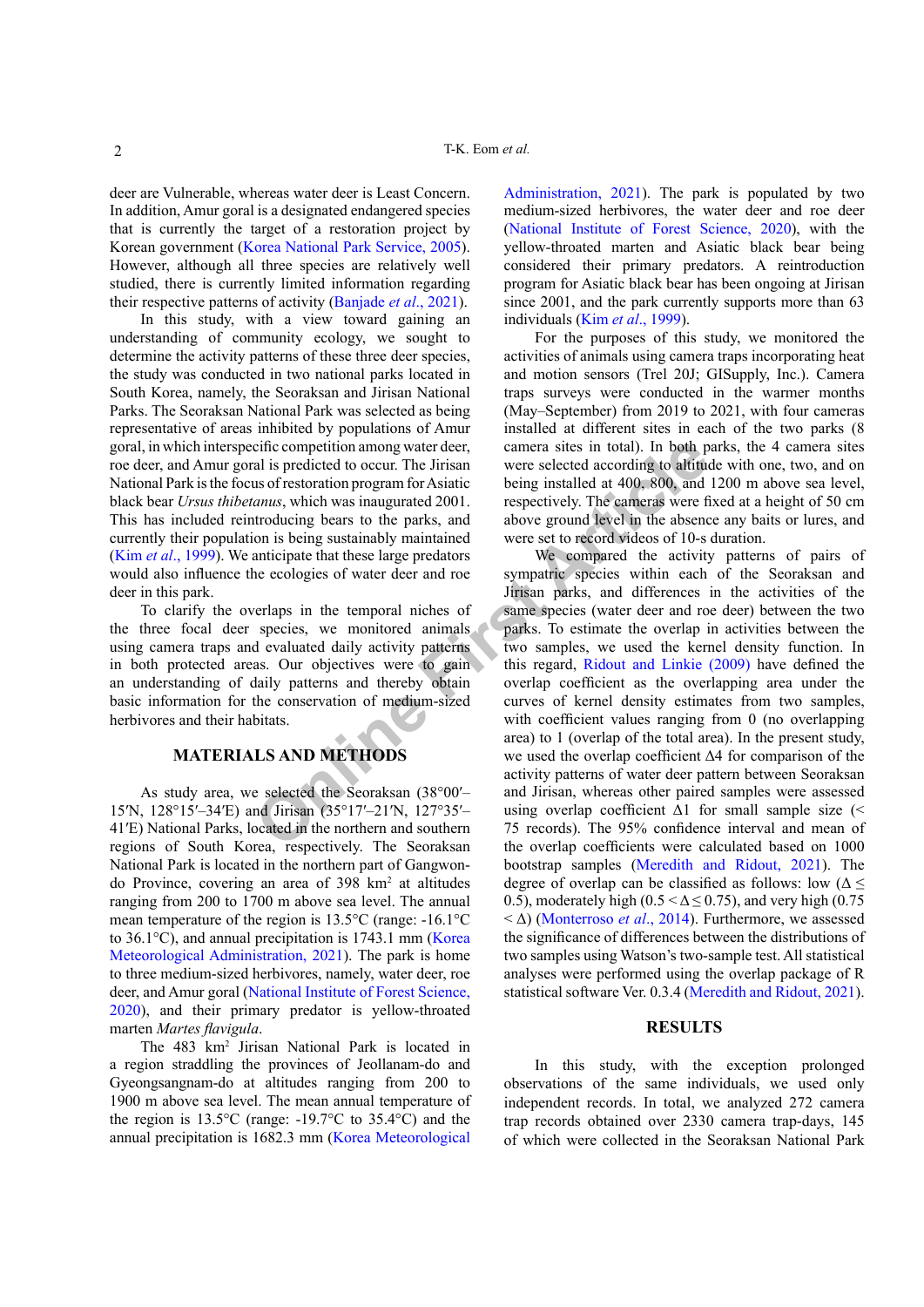[water deer ( $n = 77$ ), roe deer ( $n = 36$ ), and Amur goral (n = 32)] and 127 were obtained in the Jirisan National Park [water deer ( $n = 85$ ) and roe deer ( $n = 42$ )].

Comparisons of the daily activities of water deer, roe deer, and Amur goral in Seoraksan revealed that these three species were generally most active at dusk [\(Fig. 1](#page-2-0), Table I). In contrast to the other two species, however, the peak in roe deer activity was recorded between 07:00 and 11:00. Pairwise comparisons revealed a very high overlap of the respective activity patterns of water deer and Amur goral (overlap coefficient  $\Delta$ 1=0.79, CI 95% = 0.70–0.90), whereas the overlap between roe deer activity and that of these two species tended to be moderate (water deer and roe deer:  $\Delta$ 1= 0.68, CI 95% = 0.52–0.82, roe deer and Amur goral:  $\Delta$ 1 = 0.62, CI 95% = 0.48 – 0.78). Moreover, we detected no significant differences in the distribution of activity patterns in any of the pairwise combinations of sympatric species (Watson's two-sample test:  $U^2 < 0.09$ ,  $P > 0.10$ ).



<span id="page-2-0"></span>Fig. 1. Overlap of the daily activity rhythms of water deer, roe deer, and Amur goral shown as kernel density estimates throughout a 24-h cycle in the Seoraksan (a) and Jirisan (b) National Parks.

In Jirisan, we found that overlaps in the activity patterns of water deer and roe deer were not as pronounced as those determined for the Seoraksan populations of these species (water deer and roe deer:  $\Delta 1 = 0.51$ , CI  $95\% = 0.31 - 0.74$ . With the exception of dusk, water deer

inhabiting Jirisan were found to be active throughout the day, tending to be most active prior to dusk and least active thereafter. Roe deer in Jirisan were most active from dawn to noon and were not observed between 18:00 and 11:00. Moreover, we detected no significant differences in the distribution of the activity patterns of water deer and roe deer in Jirisan (U<sup>2</sup> < 0.12, P > 0.10).



<span id="page-2-1"></span>Fig. 2. Comparison of the daily activity patterns of water deer (a) and roe deer (b) between the Seoraksan and Jirisan National Parks.

Having assessed the activities of the deer species in each of the two national parks, we went on to compare the activity of water deer and roe deer between the Seoraksan and Jirisan sites [\(Fig. 2](#page-2-1), Table II). In both parks, roe deer activity was observed to peak during the hours from 07:00 to 11:00, and the overlap was moderately high (Seoraksan and Jirisan:  $\Delta 1 = 0.66$ , CI 95% = 0.59–0.85). However, we detected no significant differences between Seoraksan and Jirisan populations with respect to the distribution of activity patterns ( $U^2 = 0.08$ ,  $P > 0.10$ ). In contrast, the distribution of water deer activity patterns was found to differ significantly between Seoraksan and Jirisan ( $U^2$  = 0.20,  $P < 0.05$ ), although in common with roe deer, we detected a moderately high overlap of water deer activity between the two study areas (Seoraksan and Jirisan:  $\Delta 4$  = 0.71, CI  $95\% = 0.64 - 0.91$ .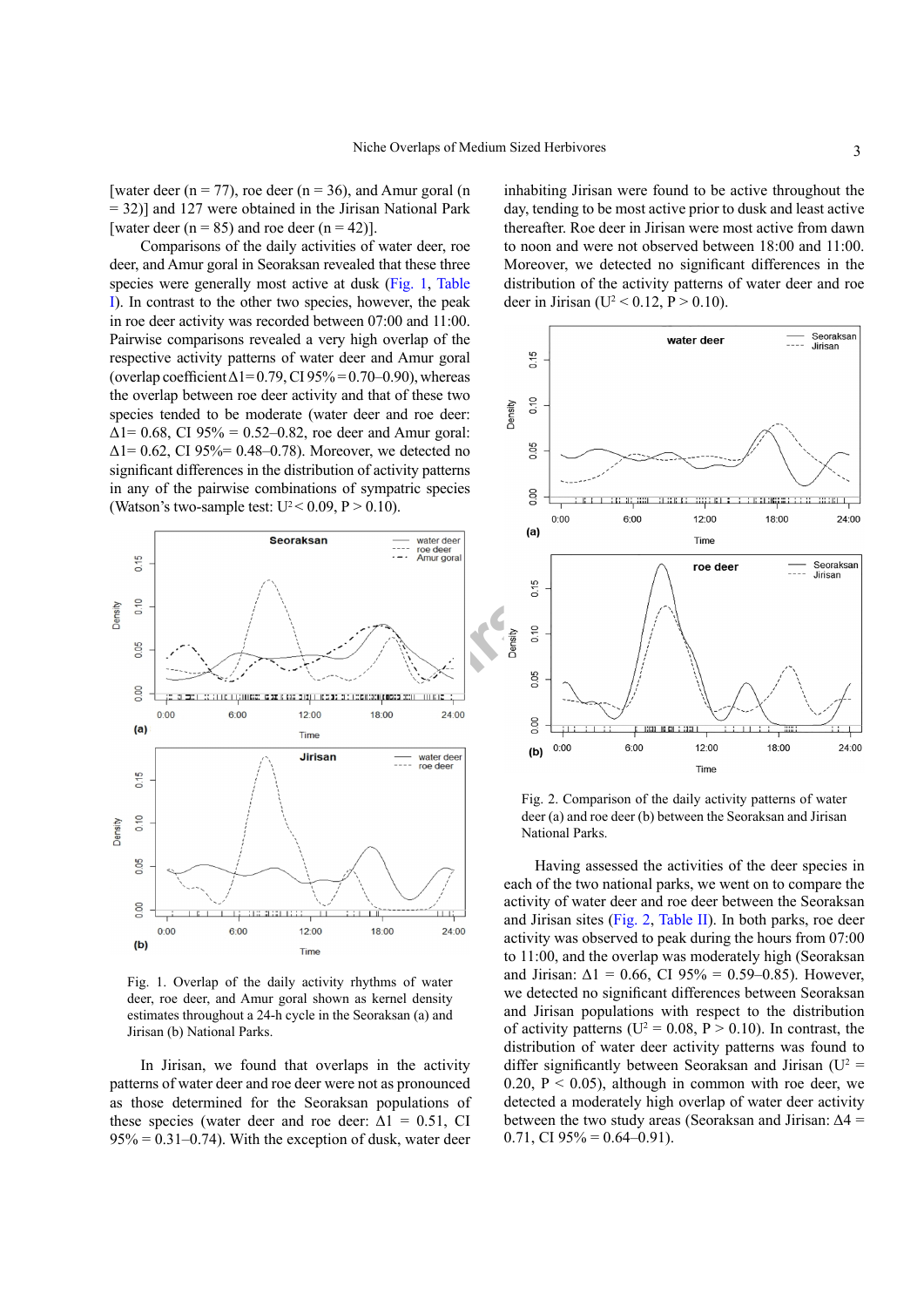| <b>Study areas</b>     | <b>Species pairs</b>  | <b>Overlap coefficient</b> |               |                 | Watson's two-sample test |        |
|------------------------|-----------------------|----------------------------|---------------|-----------------|--------------------------|--------|
|                        |                       | Mean                       | 95% CI        | <b>Degree</b>   | $\mathbf{U}^2$           |        |
| Seoraksan <sup>a</sup> | Water deer-roe deer   | 0.68                       | $0.52 - 0.82$ | moderately high | 0.09                     | > 0.10 |
|                        | Water deer-Amur goral | 0.79                       | $0.70 - 0.90$ | very high       | 0.06                     | > 0.10 |
|                        | Roe deer-Amur goral   | 0.62                       | $0.48 - 0.78$ | moderately high | 0.04                     | > 0.10 |
| Jirisan <sup>a</sup>   | Water deer-roe deer   | 0.51                       | $0.31 - 0.74$ | moderately high | 0.12                     | > 0.10 |

**Table I. Summary of overlap coefficient and Watson's two-sample test analyses of the daily activity patterns of sympatric species in the Seoraksan and Jirisan National Parks.**

a Δ1

**Table II. Summary of overlap coefficient and Watson's two-sample test analyses of the daily activity patterns of water deer and roe deer between the Seoraksan and Jirisan National Parks.**

| <b>Species</b>          |      |               | <b>Overlap coefficient</b> | Watson's two-sample test |             |  |
|-------------------------|------|---------------|----------------------------|--------------------------|-------------|--|
|                         | Mean | 95% CI        | <b>Degree</b>              | $\mathbf{U}^2$           |             |  |
| Water deer <sup>a</sup> | 0.71 | $0.64 - 0.91$ | moderately high            | 0.20                     | ${}_{0.05}$ |  |
| Roe deer $\mathfrak b$  | 0.66 | $0.59 - 0.85$ | moderately high            | 0.08                     | > 0.10      |  |

## **DISCUSSION**

**Ov[e](#page-4-7)rlap coefficient**<br> **Overlap coefficient**<br> **Overlap coefficient**<br> **O**  $0.59-0.85$  moderately high<br>  $6$   $0.59-0.85$  moderately high<br>  $6$   $0.59-0.85$  moderately high<br> **ISCUSSION**<br>
the patterns of feeding and rum<br>
the req It is well established that deer partition their daily activity according to the requirements of movement, feeding, rumination, and rest. Moreover, time budgets and patterns of habitat use are often species-specific (Beier and [McCullough, 1990](#page-4-7)). Environmental factor such as resource availability and quality can also influence the activity patterns of ruminants (Pagon *et al*., 2013). Ruminants typically partition rumination time into discrete intervals, which tends to be manifested as repeated sequences of activity and rest. Moreover, dietary composition can also influence the patterns of feeding and ruminating bouts (van [Soest, 1994](#page-5-15)).

In this study, we monitored the daily activity patterns of three medium-sized herbivores in the Seoraksan and Jirisan National Parks, based on a camera trap survey. With respect to the daily activity of roe deer, our observations were generally consistent with previously published data (Pagon *et al*[., 2013](#page-5-14); [Bonnot](#page-4-8) *et al*., 2019), which have indicated a bimodal activity pattern with activity peaking around dawn. Similar bimodal patterns of activity have also been reported for sika deer *Cervus nippon* [\(Banjade](#page-4-1) *et al*[., 2021](#page-4-1)), elk *Cervus canadensis* [\(Green and Bear, 1990\)](#page-4-9), and white-tailed deer *Odocoileus virginicanus* ([Beier](#page-4-7) [and McCullough, 1990\)](#page-4-7). Contrastingly, water deer and Amur goral were found to be active throughout the day, with activity peaking at dusk, and were generally inactive during the night. The day/ night activity cycles of such medium-sized herbivores have been proposed to reflect the patterns of feeding and ruminating in these animals (Berger *et al*., 2002).

Interestingly, we found that the water deer populations in Seoraksan is characterized by a diurnal pattern of activity that peaks at dusk, whereas the water deer found at Jirisan tend to be active throughout the day, with the exception of the period around dusk. These observations thus indicate that these deer can modify their patterns of activity in response to local conditions. Although we detected a moderately high overlap of water deer activity between the two study areas, it should be noted that whereas the overlap coefficient can explain the degree of overlap between two patterns, it does not necessarily reflect the similarity of activity patterns. Nevertheless, we presume that differences in the Seoraksan and Jirisan populations of water deer could be attributed to differences in the extent of interspecific interactions, such as predation and competition.

Our examination of the activity patterns of sympatric species revealed a moderate overlap of temporal niche partitioning, with no significant differences being detected among the activity patterns of sympatric species. These findings might imply that the activity of medium-sized herbivores in Korea is not determined to any appreciable degree by the temporal niches of potential competitors. This would be a reasonable assumption, given that of herbivores, the availability and quality of food resources in Korea is generally not influenced by temporal factors, but only a spatial variation in habitat (Eom *et al*[., 2020](#page-4-11); [Gaudiano](#page-4-0) *et al*., 2021). Moreover, an abundance of food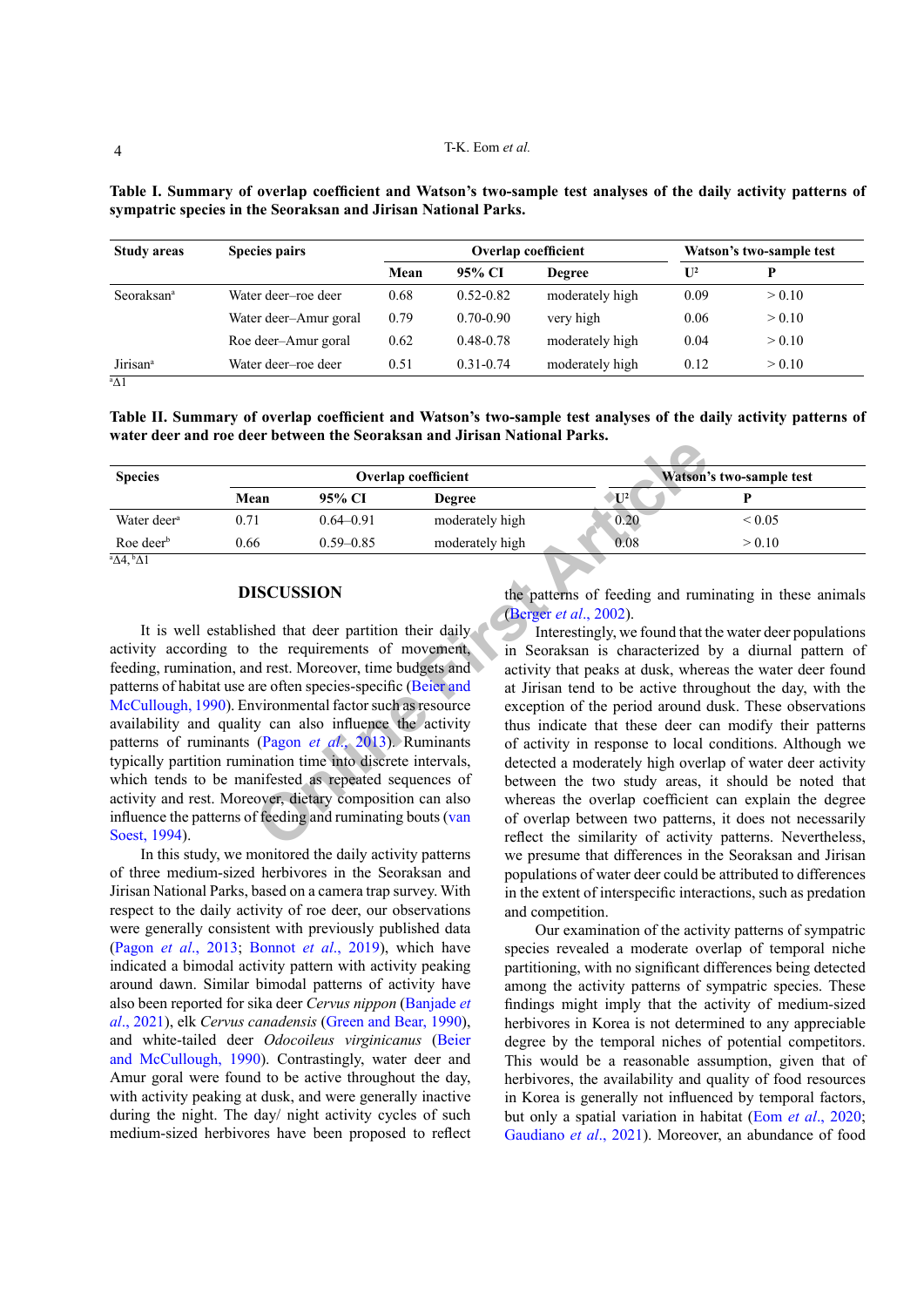resource would reduce the degree of competitive stress.

The activity rhythms of animals can be affected by a diverse range of environmental, ecological, and endogenous factors (Pagon *et al*[., 2013](#page-5-14); [Petrov](#page-5-16) *et al*., [2016](#page-5-16)), and we speculate that observed differences in the activity pattern of water deer in the Seoraksan and Jirisan National Parks could be attributable to ecological factors, notably predations. We assume that the presence of Asiatic black bears in Jirisan, as well as yellow-throated martens, would pose a heightened predatory risk for these deer, and that these herbivores accordingly modify their activity patterns in response to predator diurnal activity.

regard, it is conceivable that the<br>
patch size and habitat va<br>
e have been no detailed studies of<br>
the Seoraksan and Jirisan regions<br>
that the patch size and habitat va<br>
pigiz/20200150809332<br>
e have been no detailed studie In this study, we also detected certain fluctuations in the patterns of water deer, roe deer, and Amur goral activity, and in this regard, it is conceivable that the difference in the flora of the Seoraksan and Jirisan regions influence the diet and behavior of water deer and roe deer. To date, however, there have been no detailed studies of the dietary composition of medium-sized herbivores in Korea, highlighting the need for further studies on the diet and habitat use of these mammals. Moreover, studies on seasonal and sexual differences in activity patterns would enable us to gain a more in-depth understanding of medium-sized herbivore ecology and their habitats.

# **ACKNOWLEDGEMENTS**

This study was supported by the National Institute of Forest Science, Republic of Korea, and Chung-Ang University Graduate Research Scholarship in 2022.

*Statement of conflict of interest*

The authors declare that they have no conflicts of interest.

## **REFERENCES**

- <span id="page-4-1"></span>Banjade, M., Han, S.H., Jeong, Y.H. and Oh, H.S., 2021. Diel and seasonal activity pattern of alien sika deer with sympatric mammalian species from Muljangori-oreum wetland of Hallasan National Park, South Korean. *J. Ecol. Environ*., **45**: 10. <https://doi.org/10.1186/s41610-021-00185-y>
- <span id="page-4-7"></span>Beier, P. and McCullough, D.R., 1990. Factor influencing white-tailed deer activity patterns and habitat use. *Wildl. Monog*., **109**: 3–51.
- <span id="page-4-10"></span>Berger, A., Scheibe, K.M., Brelurut, A., Schober, F. and Streich, W.J., 2002. Seasonal variation of diurnal and ultradian rhythms in red deer. *Biol. Rhythm Res*., **33**: 237–253. [https://doi.org/10.1076/](https://doi.org/10.1076/brhm.33.3.237.8259) [brhm.33.3.237.8259](https://doi.org/10.1076/brhm.33.3.237.8259)

<span id="page-4-8"></span>Bonnot, N.C., Couriot, O., Berger, A., Cagnacci, F.,

Ciuti, S., De Groeve, J.E., Gehr, B., Heurich, M., Mjellander, P., Kröschel, M., Morellet, N., Sönnischen, L. and Hewison, A.J.M., 2019. Fear of the dark? contrasting impacts of humans versus lynx on diel activity of roe deer across Europe. *J. Anim. Ecol*., **89**: 132–145. [https://doi.org/10.1111/1365-](https://doi.org/10.1111/1365-2656.13161) [2656.13161](https://doi.org/10.1111/1365-2656.13161)

- <span id="page-4-3"></span>Bourgoin, G., Garel, M., Blanchard, P., Dubray, D., Maillard, D. and Gaillard, J.M., 2011. Daily responses of mouflon (*Ovis gmelini musimon* - *Ovis* sp.) activity to summer climatic conditions. *Can. J. Zool*., **89**: 765–773. [https://doi.org/10.1139/z11-](https://doi.org/10.1139/z11-046) [046](https://doi.org/10.1139/z11-046)
- <span id="page-4-6"></span>Cho, H.J., Lee, E.J. and Rhim, S.J., 2021. Effect of patch size and habitat variables on small rodents population in urban woods. *Pakistan J. Zool*., **54**: 1557-1562. [https://doi.org/10.17582/journal.](https://doi.org/10.17582/journal.pjz/20200915030932) pjz/20200915030932
- <span id="page-4-5"></span>Di Bitetti, M.S., De Angelo, C.D., Di Blanco, Y.E. and Paviolo, A., 2010. Niche partitioning and species coexistence in a neotropical felid assemblage. *Acta Oecol*., **36**: 403–412. [https://doi.org/10.1016/j.](https://doi.org/10.1016/j.actao.2010.04.001) actao.2010.04.001
- <span id="page-4-11"></span>Eom, T.K., Hwang, H.S., Lee, J.K., Bae, H.K., Park, C.R., Lim, J.H. and Rhim, S.J., 2020. Effects of forestry practices on habitat variables and mammal abundance in a Japanese larch plantation. *Wildl. Biol*., **2020**: 1-5.<https://doi.org/10.2981/wlb.00566>
- <span id="page-4-4"></span>Frey, S., Fisher, J.T., Burton, A.C. and Volpe, J.P., 2017. Investigating animal activity patterns and temporal niche partitioning using camera-trap data: Challenges and opportunities. *Remote Sen. Ecol. Conserv*., **3**: 123–132. [https://doi.org/10.1002/](https://doi.org/10.1002/rse2.60) rse2.60
- <span id="page-4-0"></span>Gaudiano, L., Pucciarelli, L. and Mori, E., 2021. Livestock grazing affects movements and activity pattern of Italian roe deer in Southern Italy. *Eur. J. Wildl. Res*., **67**: 66. [https://doi.org/10.1007/s10344-](https://doi.org/10.1007/s10344-021-01506-1) [021-01506-1](https://doi.org/10.1007/s10344-021-01506-1)
- <span id="page-4-9"></span>Green, R.A. and Bear, G.D., 1990. Seasonal cycles and daily activity patterns of rocky mountain elk. *J. Wildl. Manage*., **54**: 272-279. [https://doi.](https://doi.org/10.2307/3809041) [org/10.2307/3809041](https://doi.org/10.2307/3809041)
- <span id="page-4-2"></span>Ikeda, T., Takahashi, H., Yoshida, T., Igota, H., Matsuura, Y., Takeshita, K. and Kaji, K., 2015. Seasonal variation of activity pattern in sika deer (*Cervus nippon*) as assessed by camera trap survey. *Mammal. Study*, **40**: 199–205. [https://doi.](https://doi.org/10.3106/041.040.0401) [org/10.3106/041.040.0401](https://doi.org/10.3106/041.040.0401)
- Jasińska, K.D., Jackowiak, M., Gryz, J., Bijak, S., Szyc, K. and Krauze-Gryz, D., 2021. Habitat-related differences in winter presence and spring-summer